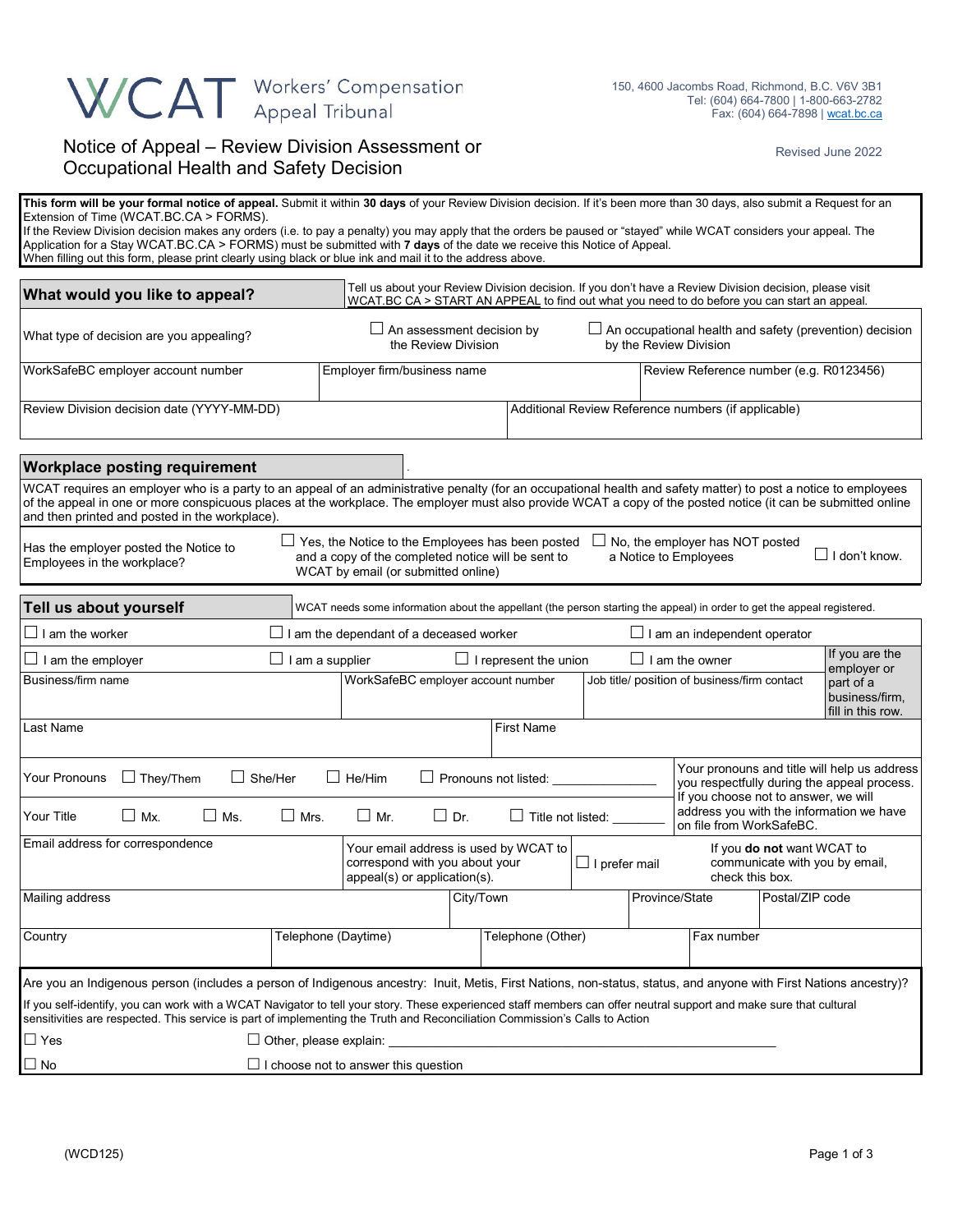| <b>Reason for appeal</b>                                                                                                                                                                                                                                                               | Briefly tell us why the decision is wrong for each Review Division decision number you wish to appeal. You will have a chance provide more<br>information later. |                |                                   |                                                              |                                                                                                                           |                                                |                                                                                                                                   |                                                                                                       |  |  |  |
|----------------------------------------------------------------------------------------------------------------------------------------------------------------------------------------------------------------------------------------------------------------------------------------|------------------------------------------------------------------------------------------------------------------------------------------------------------------|----------------|-----------------------------------|--------------------------------------------------------------|---------------------------------------------------------------------------------------------------------------------------|------------------------------------------------|-----------------------------------------------------------------------------------------------------------------------------------|-------------------------------------------------------------------------------------------------------|--|--|--|
| The decision is wrong or should be changed because:                                                                                                                                                                                                                                    |                                                                                                                                                                  |                |                                   |                                                              |                                                                                                                           |                                                |                                                                                                                                   |                                                                                                       |  |  |  |
|                                                                                                                                                                                                                                                                                        |                                                                                                                                                                  |                |                                   |                                                              |                                                                                                                           |                                                |                                                                                                                                   |                                                                                                       |  |  |  |
|                                                                                                                                                                                                                                                                                        |                                                                                                                                                                  |                |                                   |                                                              |                                                                                                                           |                                                |                                                                                                                                   |                                                                                                       |  |  |  |
|                                                                                                                                                                                                                                                                                        |                                                                                                                                                                  |                |                                   |                                                              |                                                                                                                           |                                                |                                                                                                                                   |                                                                                                       |  |  |  |
| Briefly tell us about the change you would like for each Review Reference number you wish to appeal. You will have a<br>Change requested from appeal<br>chance provide more information later.                                                                                         |                                                                                                                                                                  |                |                                   |                                                              |                                                                                                                           |                                                |                                                                                                                                   |                                                                                                       |  |  |  |
| This is what I would like to have:                                                                                                                                                                                                                                                     |                                                                                                                                                                  |                |                                   |                                                              |                                                                                                                           |                                                |                                                                                                                                   |                                                                                                       |  |  |  |
|                                                                                                                                                                                                                                                                                        |                                                                                                                                                                  |                |                                   |                                                              |                                                                                                                           |                                                |                                                                                                                                   |                                                                                                       |  |  |  |
|                                                                                                                                                                                                                                                                                        |                                                                                                                                                                  |                |                                   |                                                              |                                                                                                                           |                                                |                                                                                                                                   |                                                                                                       |  |  |  |
| <b>Method of appeal</b><br>WCAT will decide how your appeal will proceed. Tell us what your preference is.                                                                                                                                                                             |                                                                                                                                                                  |                |                                   |                                                              |                                                                                                                           |                                                |                                                                                                                                   |                                                                                                       |  |  |  |
| $\Box$ In writing (through written submissions)                                                                                                                                                                                                                                        |                                                                                                                                                                  |                | $\Box$ Verbally (by oral hearing) |                                                              |                                                                                                                           |                                                |                                                                                                                                   |                                                                                                       |  |  |  |
| If requesting an oral hearing, tell us why an oral hearing is necessary:                                                                                                                                                                                                               |                                                                                                                                                                  |                |                                   |                                                              |                                                                                                                           |                                                |                                                                                                                                   |                                                                                                       |  |  |  |
|                                                                                                                                                                                                                                                                                        |                                                                                                                                                                  |                |                                   |                                                              |                                                                                                                           |                                                |                                                                                                                                   |                                                                                                       |  |  |  |
|                                                                                                                                                                                                                                                                                        |                                                                                                                                                                  |                |                                   |                                                              |                                                                                                                           |                                                |                                                                                                                                   |                                                                                                       |  |  |  |
| If an oral hearing is held, how would you like to attend?                                                                                                                                                                                                                              |                                                                                                                                                                  |                |                                   |                                                              | $\Box$ By videoconference<br>$\Box$ In person                                                                             |                                                |                                                                                                                                   |                                                                                                       |  |  |  |
| If WCAT decides to hold an oral hearing in person, where would you like it to take place?                                                                                                                                                                                              |                                                                                                                                                                  |                |                                   |                                                              |                                                                                                                           |                                                |                                                                                                                                   |                                                                                                       |  |  |  |
| Castlegar                                                                                                                                                                                                                                                                              | Cranbrook                                                                                                                                                        |                |                                   | Kamloops                                                     |                                                                                                                           | Nanaimo                                        | Richmond<br>$\Box$                                                                                                                | Victoria                                                                                              |  |  |  |
| Courtenay                                                                                                                                                                                                                                                                              | $\Box$<br>Fort St. John                                                                                                                                          |                | Kelowna                           |                                                              | <b>Prince George</b>                                                                                                      |                                                | $\sim$<br>Terrace                                                                                                                 | <b>Williams Lake</b>                                                                                  |  |  |  |
| If yes, the language (and dialect) I speak is<br>If an oral hearing is held, do you need an interpreter? WCAT provides professional<br>$\Box$ No<br>$\Box$ Yes<br>interpreters for oral hearings. Family and friends may not interpret for you.                                        |                                                                                                                                                                  |                |                                   |                                                              |                                                                                                                           |                                                |                                                                                                                                   |                                                                                                       |  |  |  |
| If an oral hearing is held, do you plan to bring any witnesses to the<br>Names of Witnesses<br>hearing? If you are unsure, leave this question blank.<br>$\square$ No<br>$\Box$ Yes<br>You can update this answer later.                                                               |                                                                                                                                                                  |                |                                   |                                                              |                                                                                                                           |                                                |                                                                                                                                   |                                                                                                       |  |  |  |
| <b>Representation</b>                                                                                                                                                                                                                                                                  |                                                                                                                                                                  |                |                                   |                                                              |                                                                                                                           |                                                | You may appoint a person or an organization (with or without a specific contact) to represent you, or you may represent yourself. |                                                                                                       |  |  |  |
| Will you be representing yourself?                                                                                                                                                                                                                                                     |                                                                                                                                                                  |                | $\Box$ Yes (go to next section)   |                                                              |                                                                                                                           |                                                | $\Box$ No (please choose one of the following):                                                                                   |                                                                                                       |  |  |  |
| I have a<br>professional<br>representative                                                                                                                                                                                                                                             | Name of Organization<br>Relationship to Appellant (e.g. family member or<br>I have a friend/<br>friend)<br>family member                                         |                |                                   |                                                              |                                                                                                                           |                                                |                                                                                                                                   |                                                                                                       |  |  |  |
| Representative's Last Name                                                                                                                                                                                                                                                             |                                                                                                                                                                  |                |                                   |                                                              |                                                                                                                           | representing me<br>Representative's First Name |                                                                                                                                   |                                                                                                       |  |  |  |
|                                                                                                                                                                                                                                                                                        |                                                                                                                                                                  |                |                                   |                                                              |                                                                                                                           |                                                |                                                                                                                                   |                                                                                                       |  |  |  |
| Representative's<br>Pronouns                                                                                                                                                                                                                                                           | They/Them                                                                                                                                                        | $\Box$ She/Her |                                   | $\Box$ He/Him/ $\Box$ I don't know                           |                                                                                                                           | $\Box$ Pronouns not listed:                    |                                                                                                                                   | These pronouns and title<br>will help us address your                                                 |  |  |  |
| Representative's<br>$\square$ Mx.<br>Title                                                                                                                                                                                                                                             | $\square$ Ms.                                                                                                                                                    |                | $\square$ Mrs.                    | representative<br>respectfully during the<br>appeal process. |                                                                                                                           |                                                |                                                                                                                                   |                                                                                                       |  |  |  |
| Representative's mailing address                                                                                                                                                                                                                                                       |                                                                                                                                                                  |                |                                   |                                                              | City/Town                                                                                                                 |                                                | Province/State                                                                                                                    | Postal/ZIP code                                                                                       |  |  |  |
| Country                                                                                                                                                                                                                                                                                |                                                                                                                                                                  |                |                                   | Telephone (Daytime)                                          |                                                                                                                           |                                                | Telephone (Other)                                                                                                                 | Fax Number                                                                                            |  |  |  |
| Email address for correspondence                                                                                                                                                                                                                                                       |                                                                                                                                                                  |                |                                   |                                                              | Your representative's email address is<br>used by WCAT to correspond with them<br>about your appeal(s) or application(s). |                                                | $\Box$ My representative<br>prefers mail.                                                                                         | If your representative<br>does not want WCAT to<br>communicate with them<br>by email, check this box. |  |  |  |
| This form must be signed by the appellant or an authorized representative. If signed by an authorized representative we need an authorization less than<br>2 years old signed by the appellant. An Authorization of Representative form can be found at our website WCAT.BC.CA > FORMS |                                                                                                                                                                  |                |                                   |                                                              |                                                                                                                           |                                                |                                                                                                                                   |                                                                                                       |  |  |  |
| That authorization                                                                                                                                                                                                                                                                     | $\Box$ is enclosed.<br>$\Box$ is on the WorkSafeBC file.<br>$\Box$ is provided by this form (the appellant must sign the form below)                             |                |                                   |                                                              |                                                                                                                           |                                                |                                                                                                                                   |                                                                                                       |  |  |  |
| <b>Workers' Advisers Office only:</b><br>If a workers' adviser providing advice & assistance only is submitting                                                                                                                                                                        |                                                                                                                                                                  |                |                                   |                                                              | Workers' adviser name:                                                                                                    |                                                |                                                                                                                                   |                                                                                                       |  |  |  |
| this form, please print the advisers' name here.                                                                                                                                                                                                                                       |                                                                                                                                                                  |                |                                   |                                                              |                                                                                                                           |                                                |                                                                                                                                   |                                                                                                       |  |  |  |